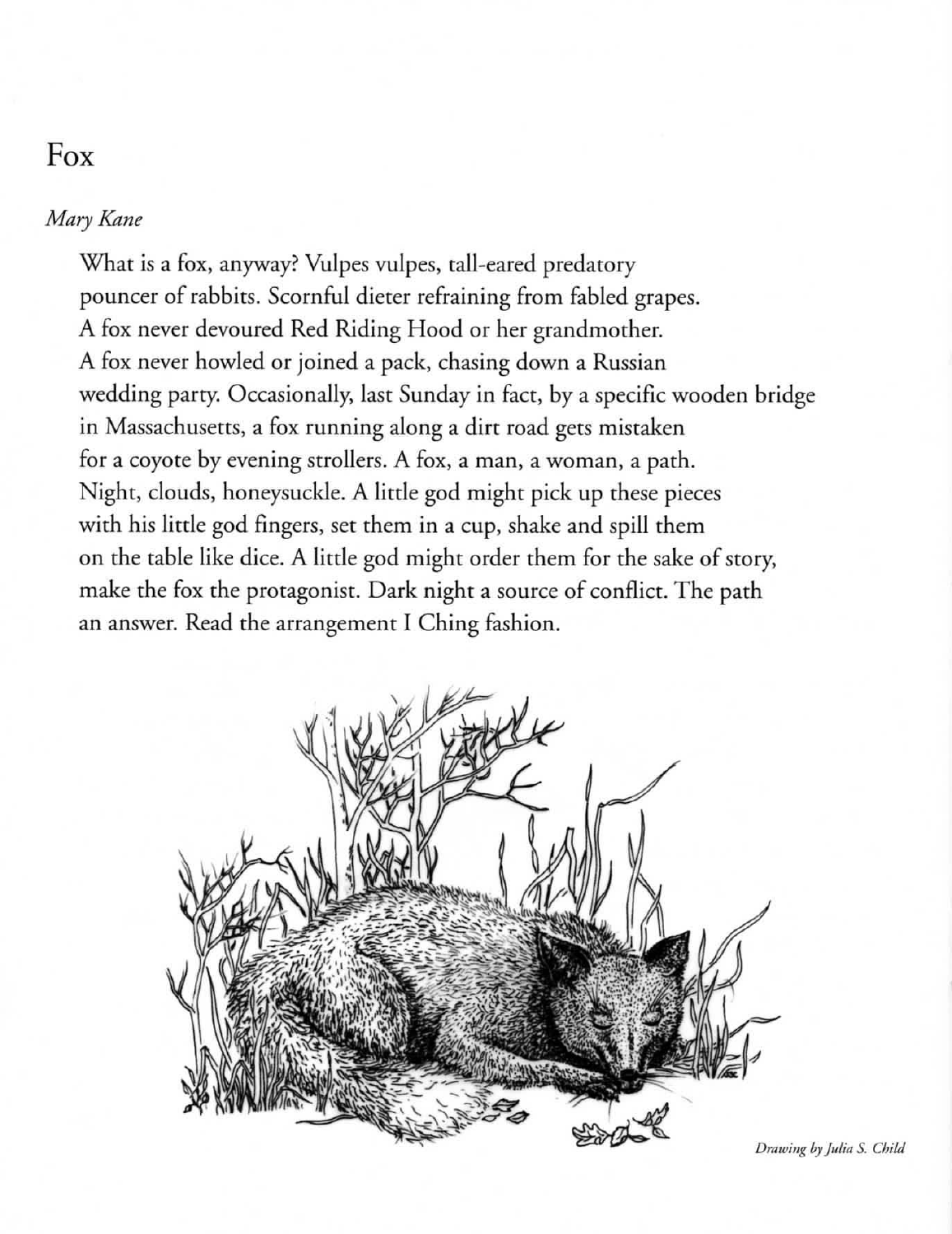The path itself, paved into miniature highway, yellow line down the middle provides material enough for drama. Forces straining to manage a shoreline, a detailed history of town meetings, competing interests, bids by paving contractors and finally laborers in oil soaked boots and blue jeans raking asphalt and joking during coffee breaks. Even simply walking we are sometimes at odds with our host. Then throw in a man and a woman. Even without the dark night. Even without those voices that rise out of their blood and muscle and bone bodies. Even without four feet that find a common step. Let honeysuckle encircle them when they stop, sweet, invisible, rooted in its own dark. Let them for a few moments be of the scene, be scent, sea, cloud darkened sky, let them be the black earth where the honeysuckle feeds. And human too, open utterly and of their planet as humans are, for minutes here and there in rare constellations. Let them walk to the knife black edge and stop.

And now let a scrawny fox pass. Because at this point the fox has become a necessiry. And the humans will startle themselves from their openness to notice the fox. To take a step back from each other. And consider it, the fox. The fox, stopping, notices them, sees nothing fearful, walks on. It could have been the story of a fox, hungry, nosing out rabbits. The people incidental. The path not mentioned, though the fox does indeed cross the path. It could have been the honeysuckle's tale, a dry spring, flowering early. The way scent travels in the dark. The honeysuckle doesn't fear its roots, its blossoms, the earth it holds. The stars don't care if they remain clouded. Even the paved path doesn't wake up, shivering and damp and acutely alien. It organizes. And conducts. The people, intent on felicity, reimagine the scene repeatedly from the fox backward. If what is most memorable about the fox is its scrawniness, it's only just lost its winter coat. The spring is fat with rabbits.

**Mary Kane is a Falmomh poer.**